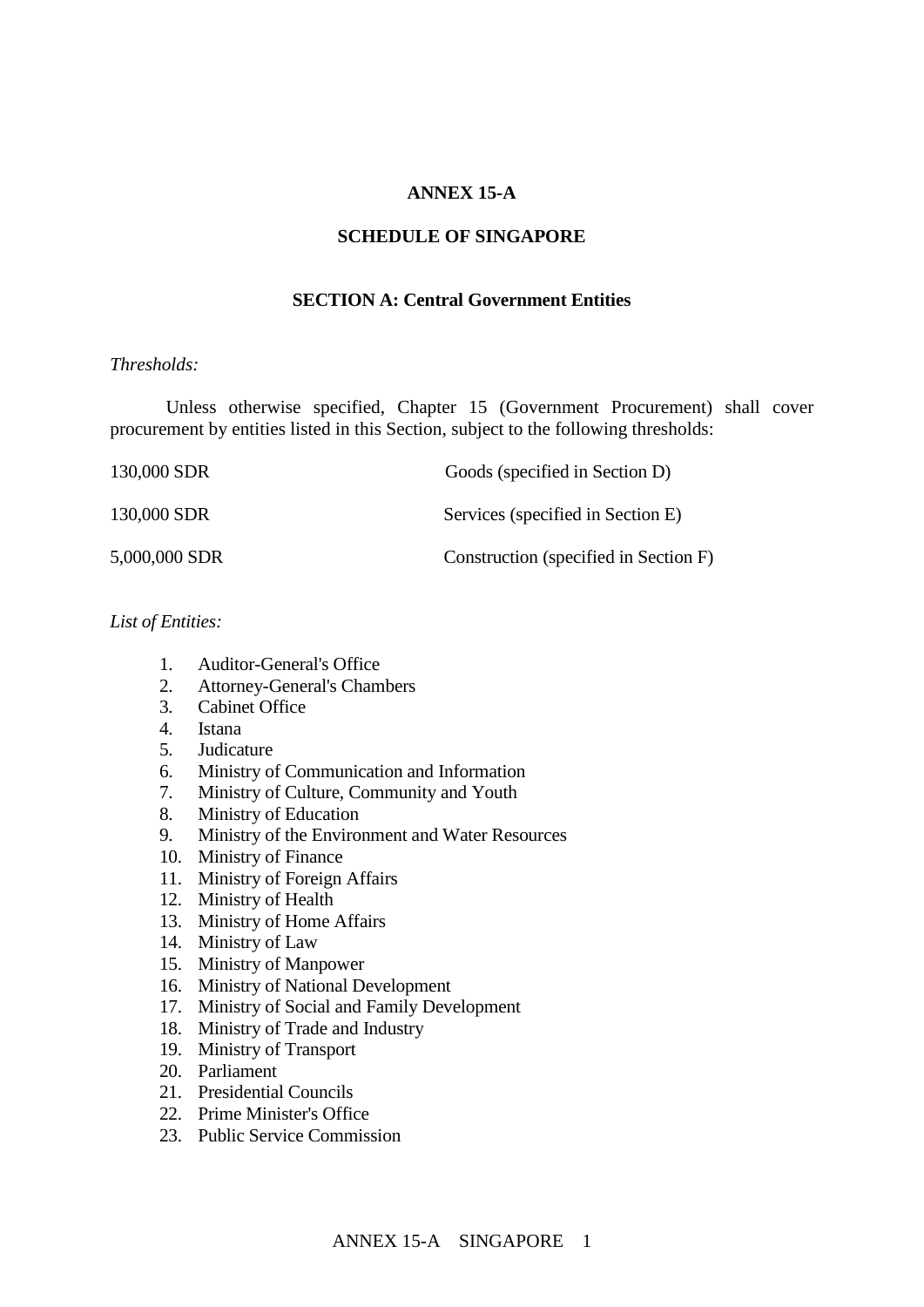## 24. Ministry of Defence

**Note:** Chapter 15 (Government Procurement) shall generally apply to purchases by the Singapore Ministry of Defence of the following Federal Supply Categories (FSC) of the United States of America (others being excluded) subject to the Government of Singapore's determinations under Article 29.2 (Security Exceptions).

## *FSC Description*

- Railway Equipment
- Ground Effect Vehicles, Motor Vehicles, Trailers and Cycles
- Tractors
- Vehicular Equipment Components
- Tires and Tubes
- Engine Accessories
- Mechanical Power Transmission Equipment
- Bearings
- Woodworking Machinery and Equipment
- Metalworking Machinery
- Service and Trade Equipment
- Special Industry Machinery
- Agricultural Machinery and Equipment
- Construction, Mining, Excavating and Highway Maintenance Equipment
- Materials Handling Equipment
- Rope, Cable, Chain and Fittings
- Refrigeration, Air Conditioning and Air Circulating Equipment
- Fire Fighting, Rescue and Safety Equipment
- Pumps and Compressors
- Furnace, Steam Plant and Drying Equipment
- Plumbing, Heating and Sanitation Equipment
- Water Purification and Sewage Treatment Equipment
- Pipe, Tubing, Hose and Fittings
- Valves
- Handtools
- Measuring Tools
- Hardware and Abrasives
- Prefabricated Structures and Scaffolding
- Lumber, Millwork, Plywood and Veneer
- Construction and Building Materials
- Electric Wire, and Power and Distribution Equipment
- Lighting, Fixtures and Lamps
- Alarm, Signal and Security Detection Systems
- Medical, Dental and Veterinary Equipment and Supplies
- Photographic Equipment
- Chemicals and Chemical Products
- Training Aids and Devices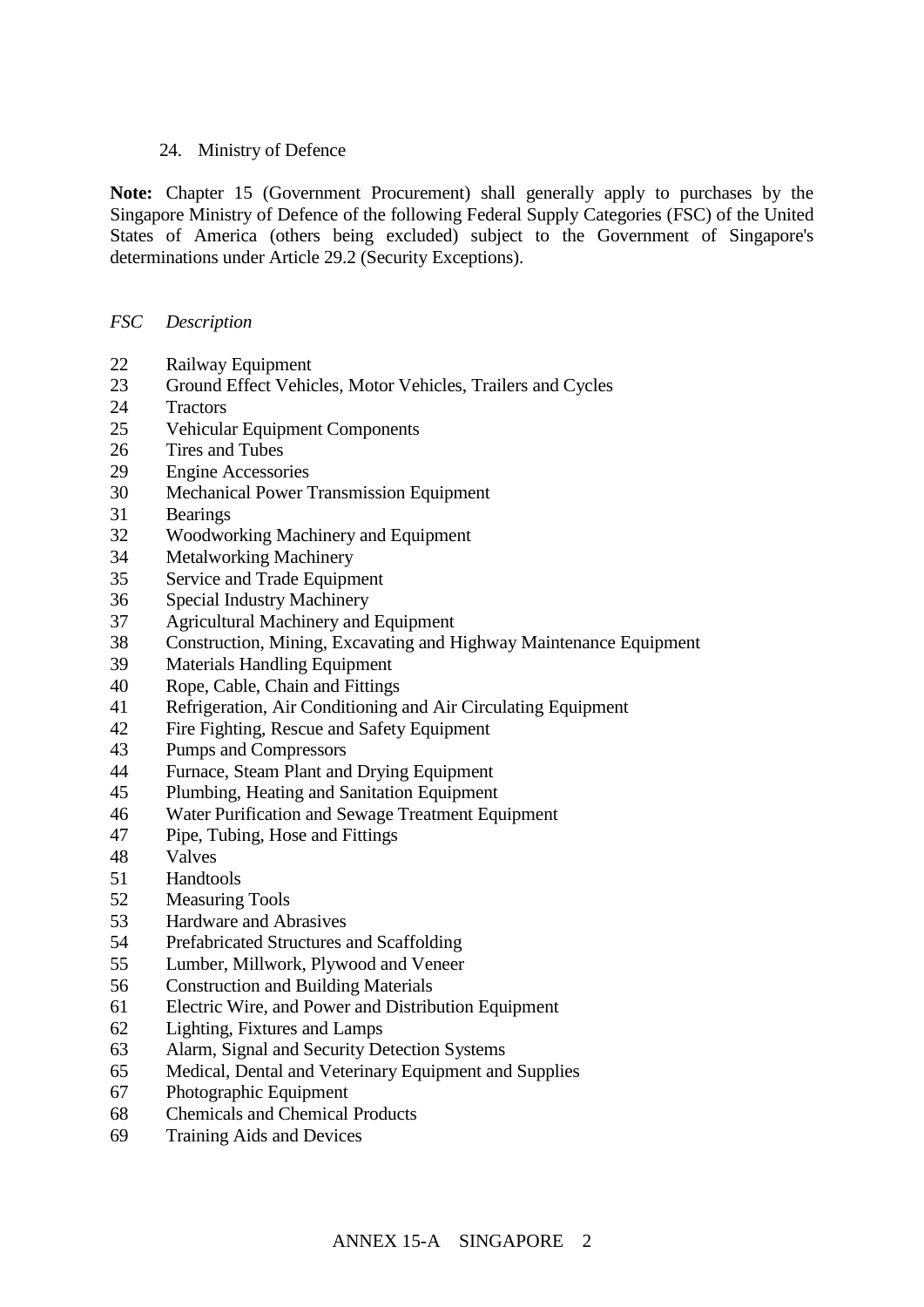- General Purpose Automatic Data Processing Equipment, Software, Supplies and Support Equipment
- Furniture
- Household and Commercial Furnishings and Appliances
- Food Preparation and Serving Equipment
- Office Machines, Text Processing Systems and Visible Record Equipment
- Office Supplies and Devices
- 76 Books, Maps and other Publications<br>77 Musical Instruments, Phonographs and
- Musical Instruments, Phonographs and Home-Type Radios
- Recreational and Athletic Equipment
- Cleaning Equipment and Supplies
- Brushes, Paints, Sealers and Adhesives
- Containers, Packaging and Packing Supplies
- Textiles, Leather, Furs, Apparel and Shoe Findings, Tents and Flags
- Clothing, Individual Equipment, and Insignia
- Toiletries
- Agricultural Supplies
- Live Animals
- Subsistence
- Fuels, Lubricants, Oils and Waxes
- Non-metallic Fabricated Materials
- Non-metallic Crude Materials
- Metal Bars, Sheets and Shapes
- Ores, Minerals, and their Primary Products
- Miscellaneous

## **Notes to Section A**

- 1. Chapter 15 (Government Procurement) shall not apply to any procurement in respect of:
	- (a) construction contracts for chanceries abroad and headquarters buildings made by the Ministry of Foreign Affairs; and
	- (b) contracts made by the Internal Security Department, Criminal Investigation Department, Security Branch and Central Narcotics Bureau of the Ministry of Home Affairs as well as procurement that have security considerations made by the Ministry.

2. Unless otherwise specified herein, Chapter 15 (Government Procurement) shall apply to all agencies subordinate to the entities listed in this Section that do not have a legal status that is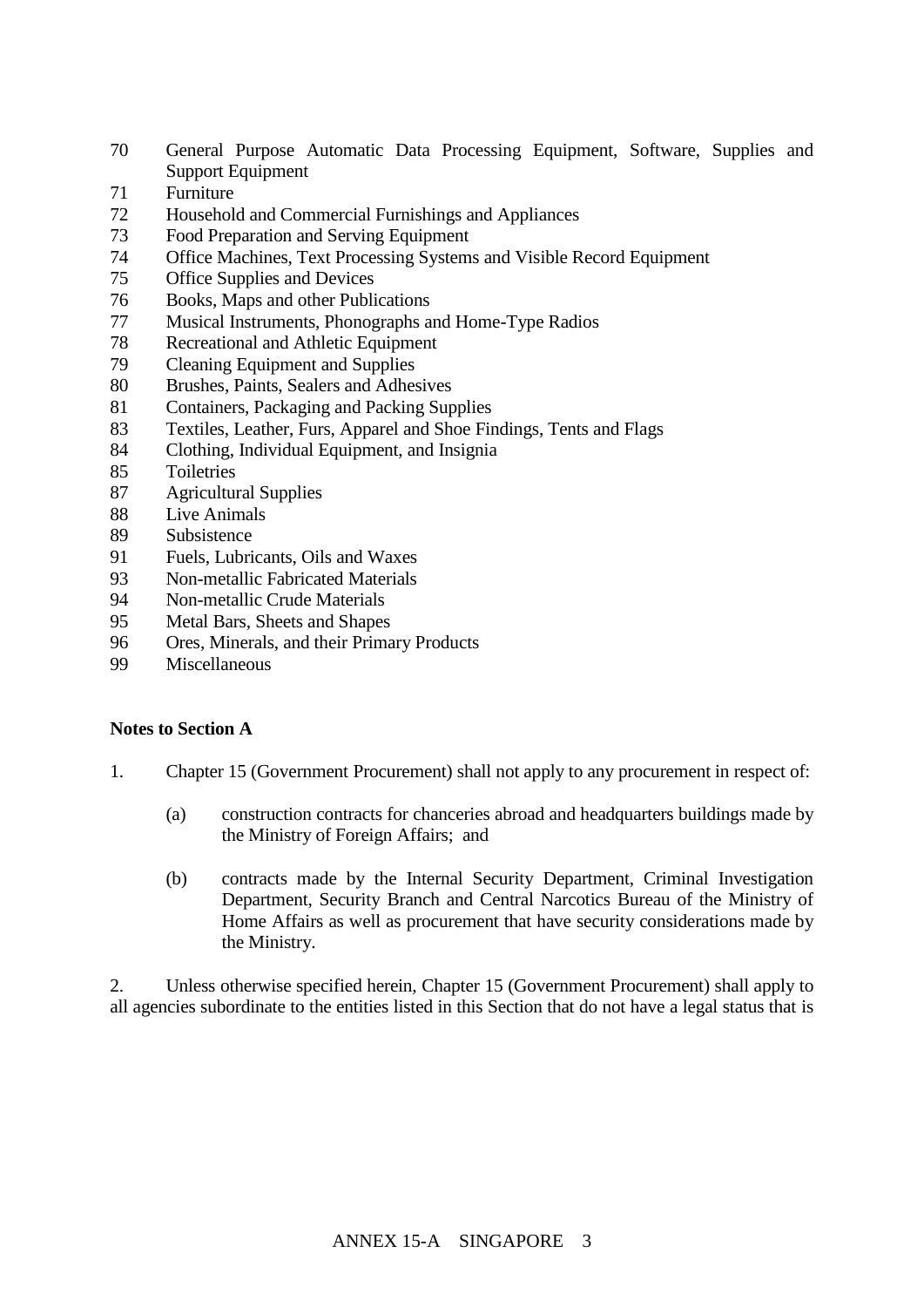# **SECTION B: Sub-Central Government Entities**

Not applicable for Singapore as Singapore does not have any sub-central government entities.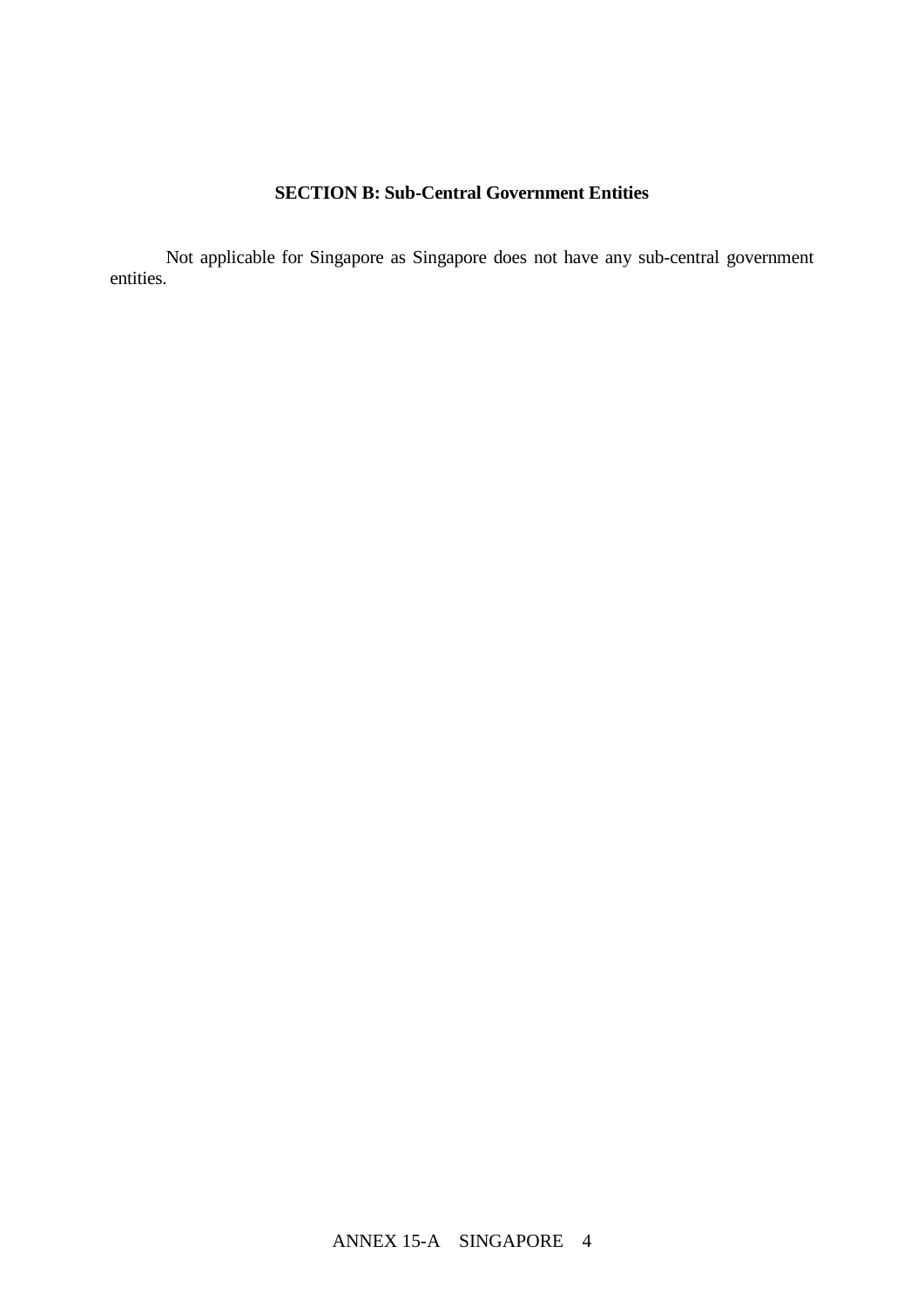## **SECTION C: Other Entities**

#### *Thresholds:*

Unless otherwise specified, Chapter 15 (Government Procurement) shall cover procurement by the entities listed in this Section, subject to the following thresholds:

400,000 SDR Goods (specified in Section D)

400,000 SDR Services (specified in Section E)

5,000,000 SDR Construction (specified in Section F)

## *List of Entities:*

- 1. Agency for Science, Technology and Research
- 2. Board of Architects
- 3. Building and Construction Authority
- 4. Casino Regulatory Authority
- 5. Civil Aviation Authority of Singapore
- 6. Civil Service College
- 7. Competition Commission of Singapore
- 8. Council for Estate Agencies
- 9. Economic Development Board
- 10. Health Promotion Board
- 11. Hotels Licensing Board
- 12. Housing and Development Board
- 13. Info communications Development Authority of Singapore
- 14. Inland Revenue Authority of Singapore
- 15. International Enterprise Singapore
- 16. Land Transport Authority of Singapore
- 17. Jurong Town Corporation
- 18. Maritime and Port Authority of Singapore
- 19. Monetary Authority of Singapore
- 20. Media Development Authority of Singapore
- 21. National Arts Council
- 22. National Library Board
- 23. National Parks Board
- 24. Preservation of Monuments Board
- 25. Professional Engineers Board
- 26. Public Transport Council
- 27. Science Centre Board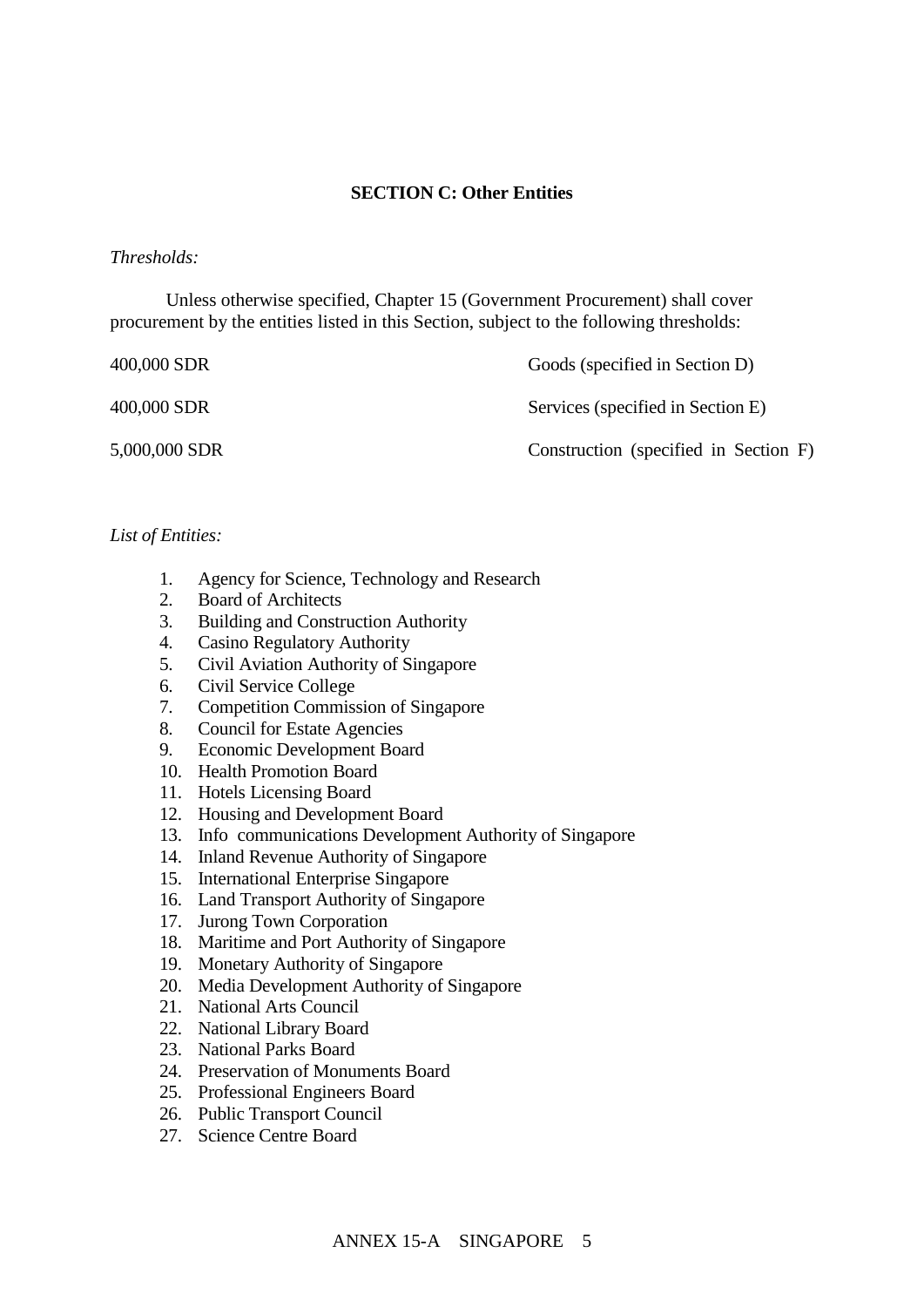- 28. Sentosa Development Corporation
- 29. Singapore Land Authority
- 30. Singapore Tourism Board
- 31. Standards, Productivity and Innovation Board
- 32. Urban Redevelopment Authority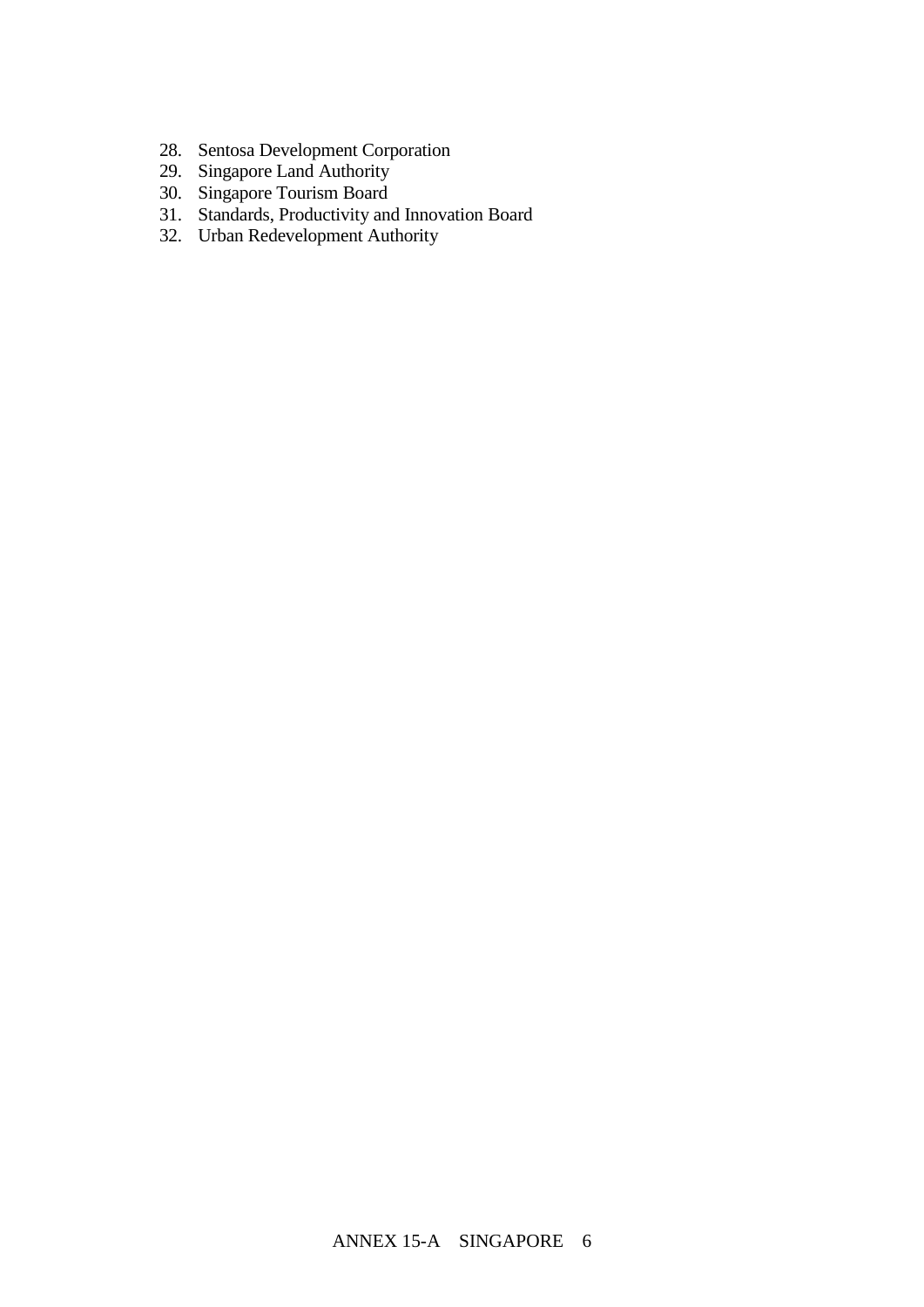## **SECTION D: Goods**

Chapter 15 (Government Procurement) shall apply generally to all goods procured by the entities listed in Sections A and C, unless otherwise specified in this Chapter.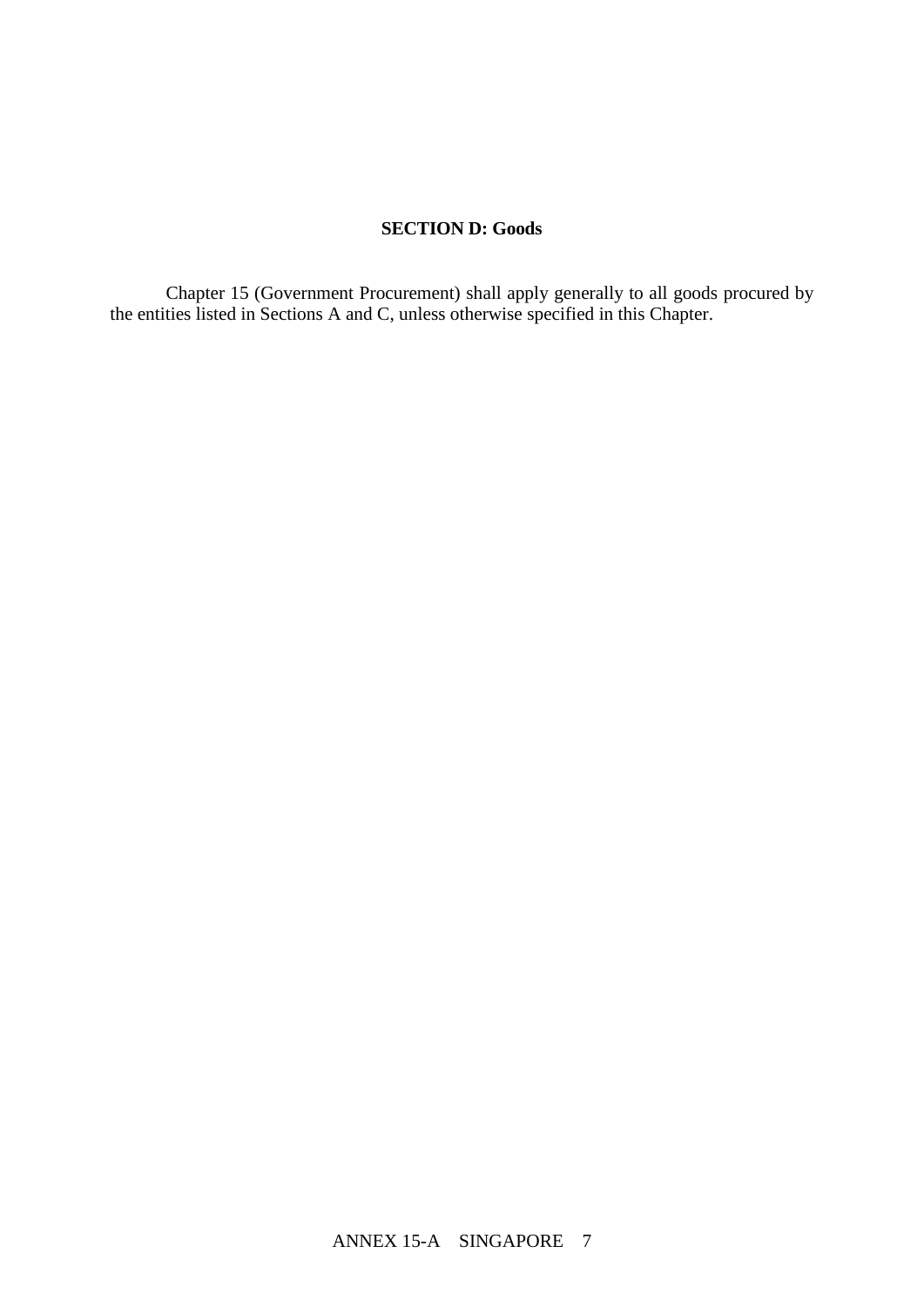## **SECTION E: Services**

The following services as contained in document MTN.GNS/W/120 are covered (others being excluded):

- *CPC Description*
- 862 Accounting, Auditing and Book-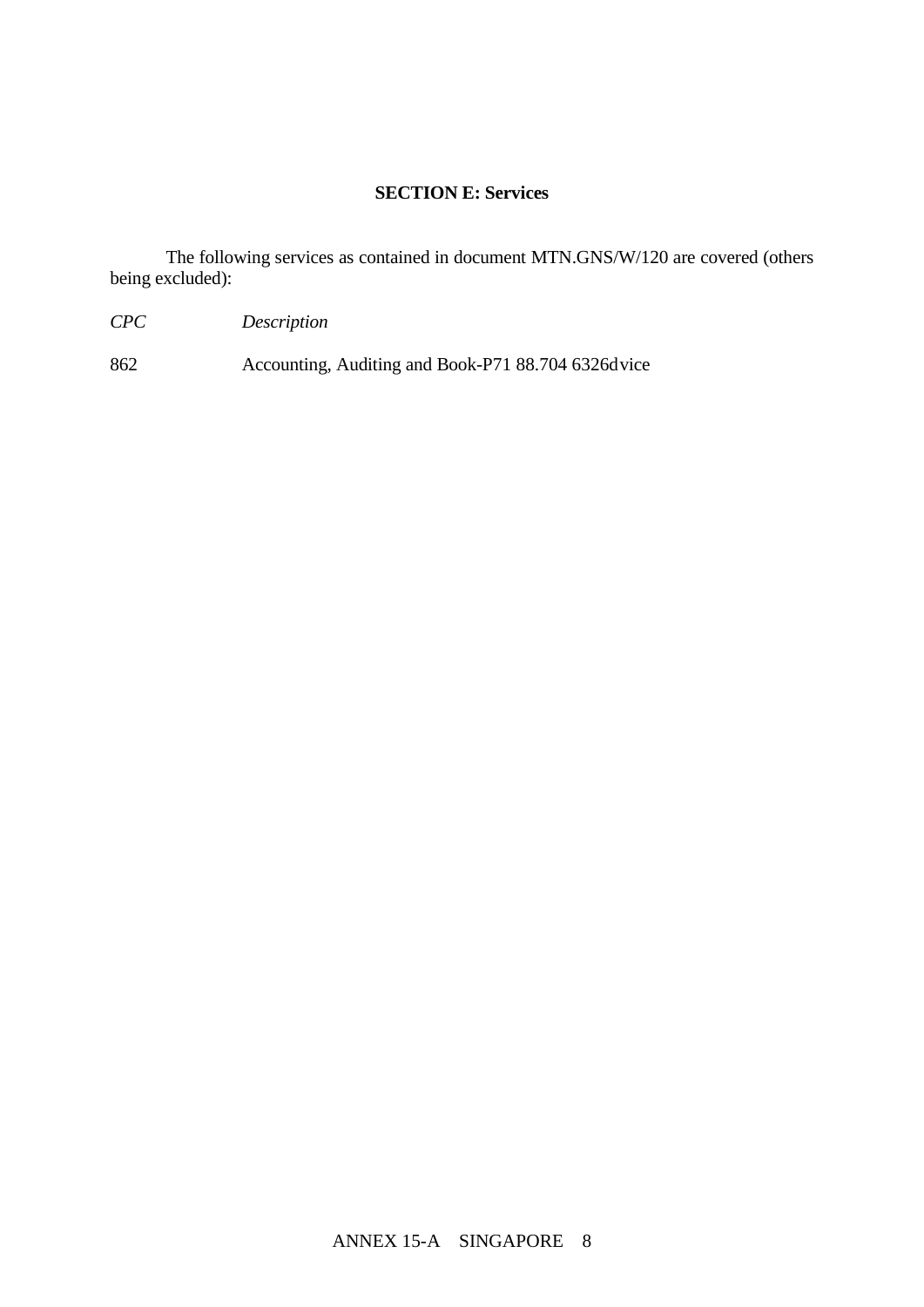## **SECTION F: Construction Services**

The following construction services in the sense of Division 51 of the Central Product Classification as contained in document MTN.GNS/W/120 are covered (others being excluded):

*List of construction services covered:*

| CPC           | Description                                     |
|---------------|-------------------------------------------------|
| 512           | General construction work for buildings         |
| 513           | General construction work for civil engineering |
| 514, 516      | Installation and assembly work                  |
| 517           | Building completion and finishing work          |
| 511, 515, 518 | <b>Others</b>                                   |

## **Notes to Section F**

The offer regarding construction services is subject to the Schedules to Annex I and Annex II of this Agreement.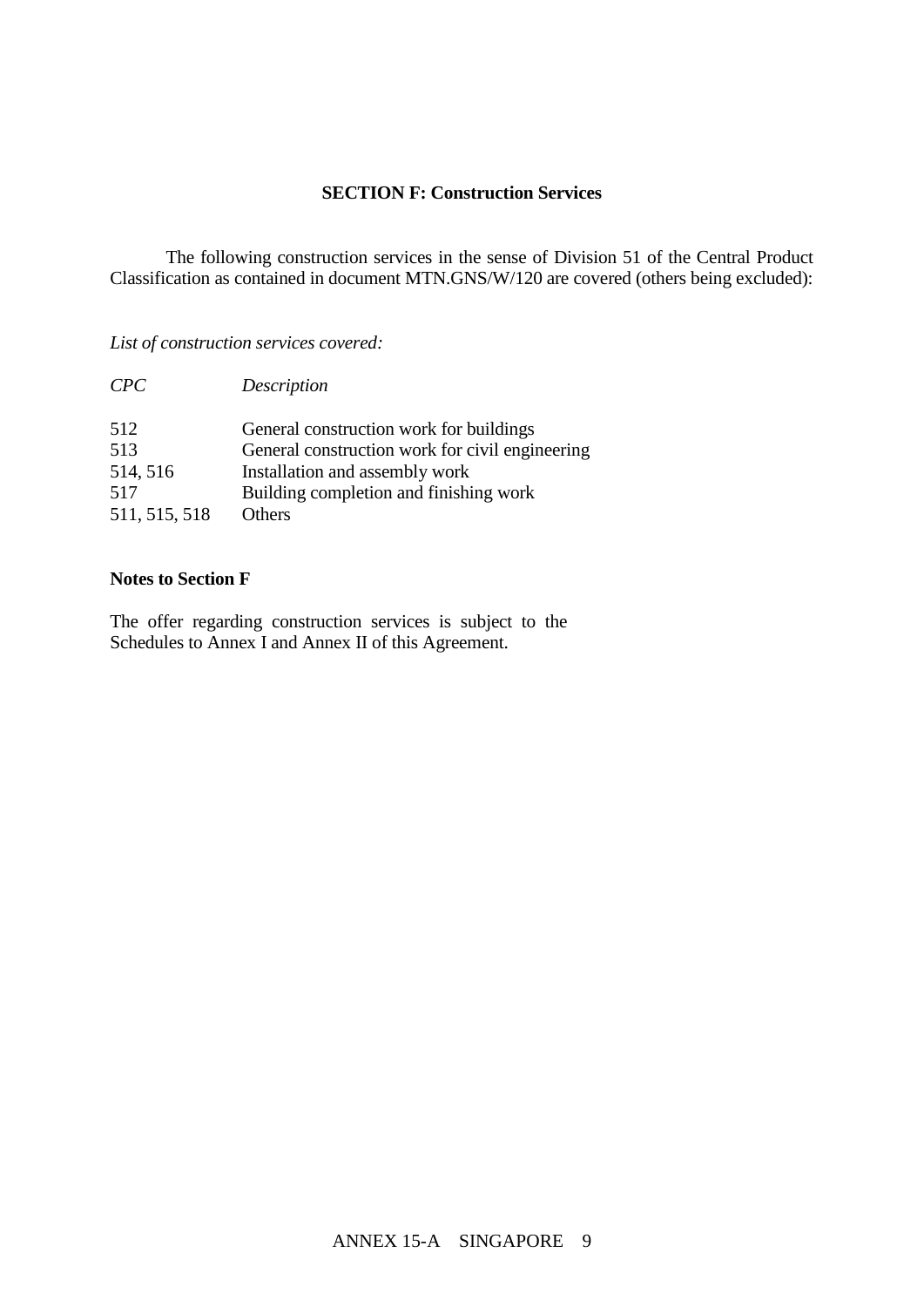# **SECTION G: General Notes**

Chapter 15 (Government Procurement) shall not apply to any procurement made by a covered entity on behalf of a non-covered entity.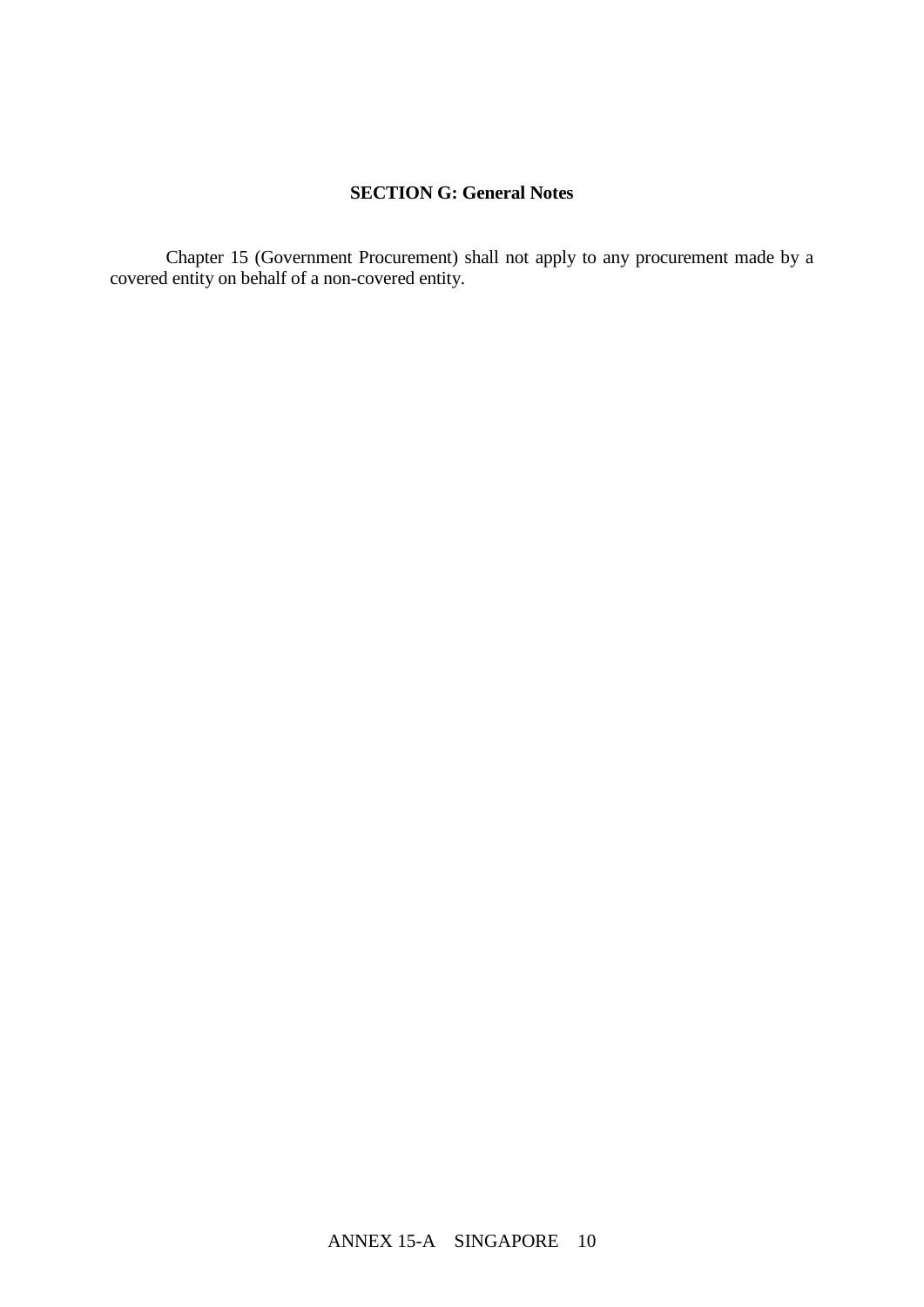## **SECTION H: Threshold Adjustment Formula**

1. The thresholds for the procurement of goods and services by entities listed in Sections A and C, and the thresholds for procurement of construction services by entities listed in Sections A and C shall be adjusted in every even-numbered year with each adjustment taking effect on January 1, beginning on January 1 of the first even-numbered year after the date of entry into force of this Agreement for Singapore.

2. The adjustments shall be based on the average of the daily conversion rates of the Singapore currency in terms of the Special Drawing Rights (SDR), published by the International Monetary Fund in its monthly *International Financial Statistics* over the two-year period preceding October 1 or November 1 of the year prior to the thresholds in Singapore currency becoming effective which will be from January 1.

3. Singapore shall consult if a major change in its national currency relative to the SDR or to the national currency of another Party were to create a significant problem with regard to the application of Chapter 15 (Government Procurement).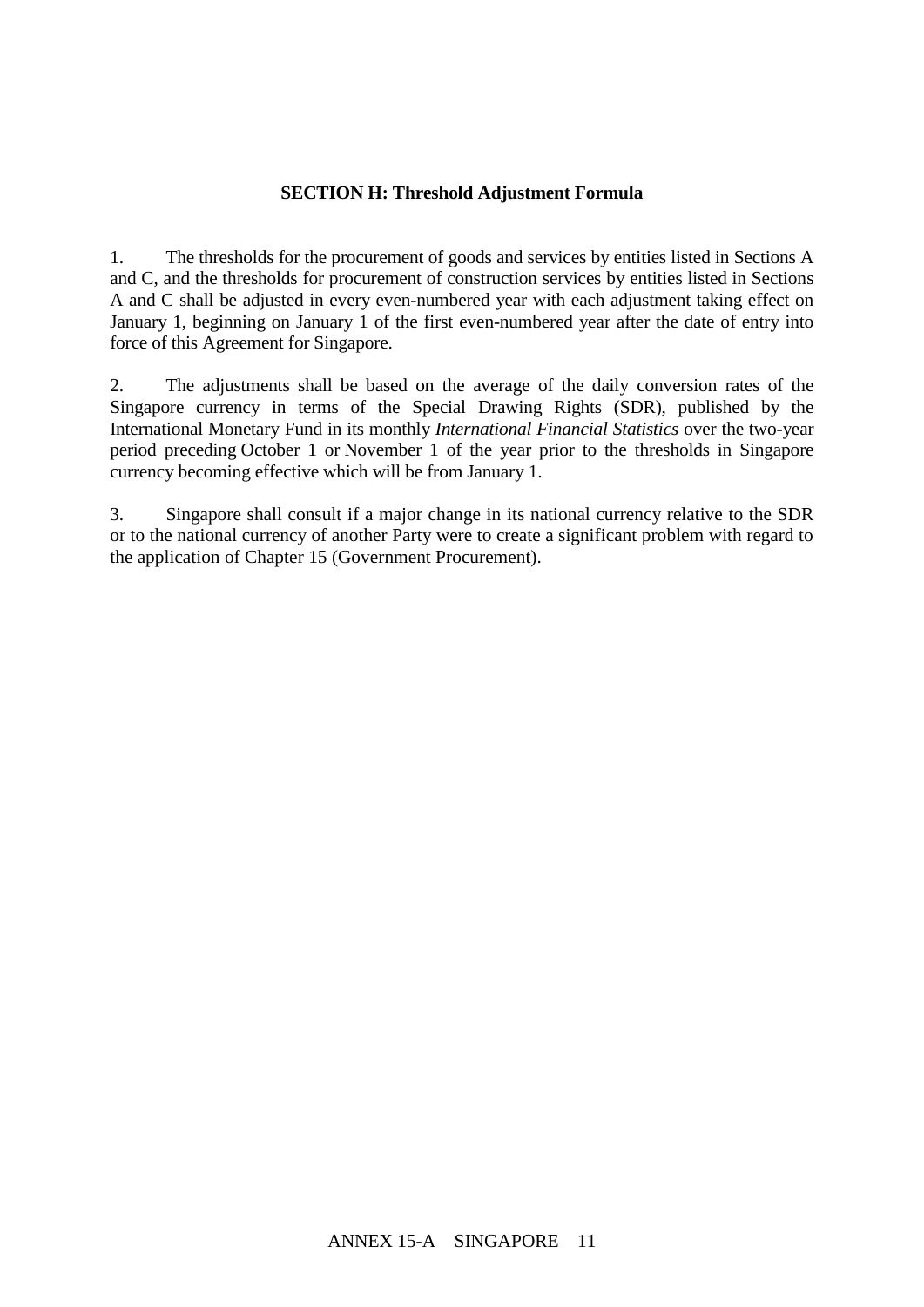# **SECTION I: Procurement Information**

All information on government procurement is published on [https://www.gebiz.gov.sg/.](https://www.gebiz.gov.sg/)